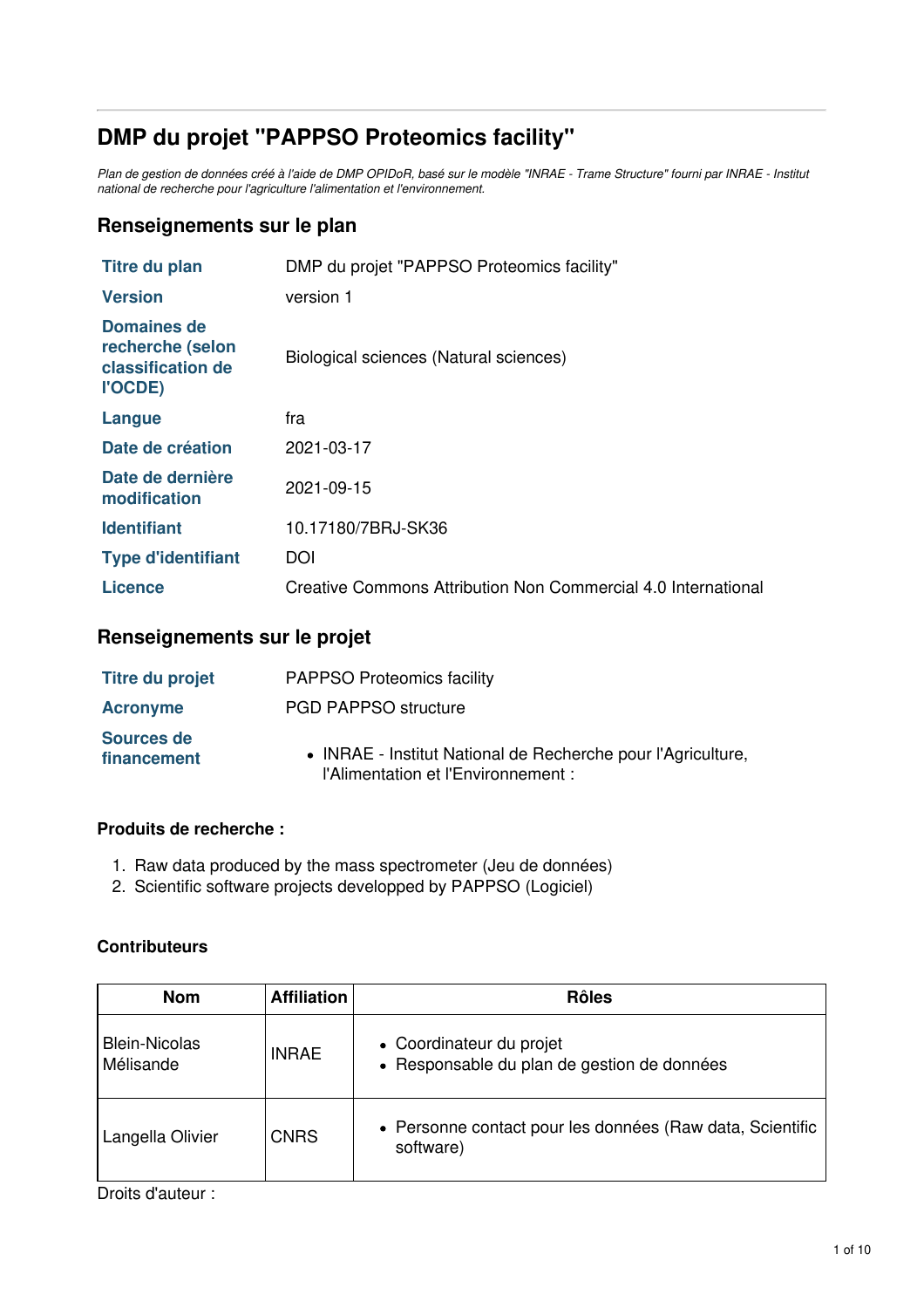Le(s) créateur(s) de ce plan accepte(nt) que tout ou partie de texte de ce plan soit réutilisé et personnalisé si nécessaire pour un autre plan. Vous n'avez pas besoin de citer le(s) créateur(s) en tant que source. L'utilisation de toute partie de texte de ce plan n'implique pas que le(s) créateur(s) soutien(nen)t ou aient une quelconque relation avec votre projet ou votre soumission.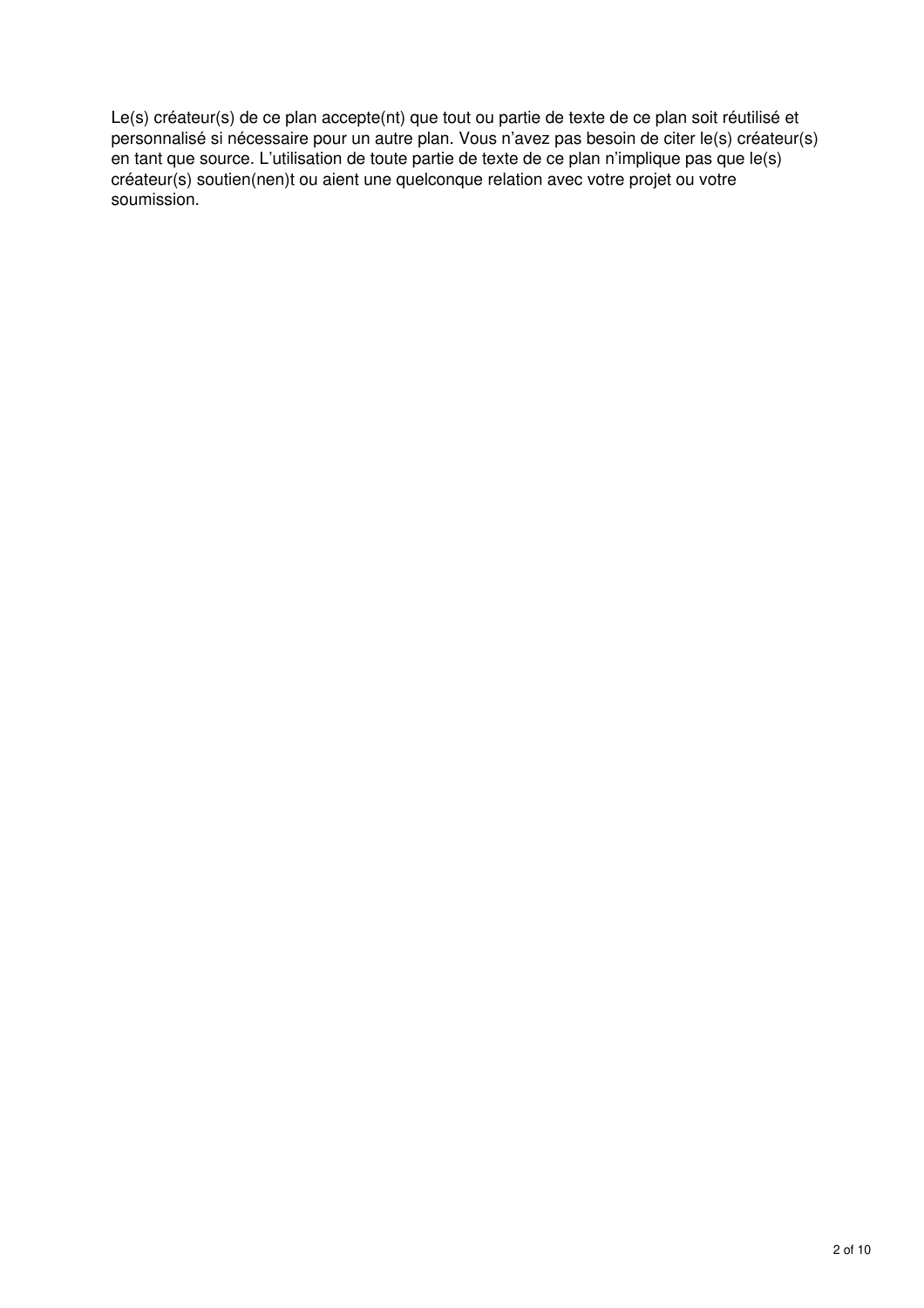# **DMP du projet "PAPPSO Proteomics facility"**

# **Informations sur la structure**

Plateforme d'Analyse Protéomique de Paris Sud-Ouest (PAPPSO proteomics facility)

• ISC (Infrastructure Scientifique Collective)

Question sans réponse.

| Nom, Prénom              | Courriel                                    | Rôle                        |
|--------------------------|---------------------------------------------|-----------------------------|
| Blein-Nicolas, Mélisande | melisande.blein-nicolas@inrae.fr            | Responsable scientifique    |
| Henry, Céline            | celine.henry@inrae.fr                       | Responsable technique       |
| Langella, Olivier        | olivier.langella@universite-paris-saclay.fr | Responsable bioinformatique |

Université Paris Saclay, INRAE, CNRS, AgroParisTech

BAP : Biologie et amélioration des plantes

MICA : Microbiologie et chaîne alimentaire

PAPPSO receives funding from various sources mainly including INRAE, IBiSA, the region of Île-de-France and the University Paris-Saclay. Members of the PAPPSO team are staff members from INRAE and CNRS.

# **Informations sur le plan de gestion**

Question sans réponse.

| <b>Date</b>  | n° de<br>version | <b>Status</b> | Auteur                             | Affiliation de l'auteur<br>(se reporter à l'annuaire INRAE)   | Validé<br>par | Validé<br>le |
|--------------|------------------|---------------|------------------------------------|---------------------------------------------------------------|---------------|--------------|
| 16/06/2021 1 |                  | unpublished:  | Mélisande Blein-<br><b>Nicolas</b> | UMR Génétique Quantitative et Evolution - Le<br><b>Moulon</b> |               |              |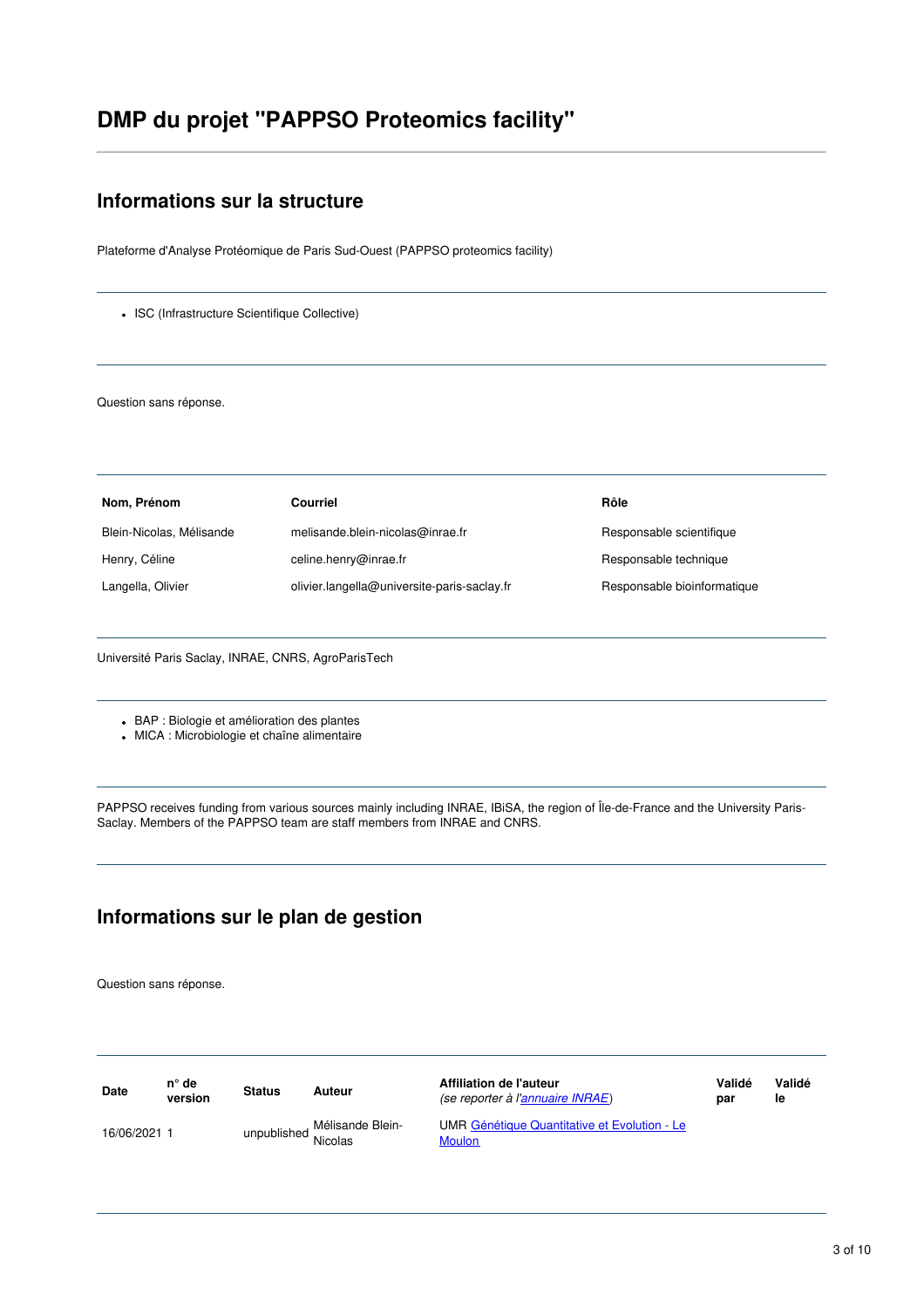### **Présentation générale des données**

#### **Raw data produced by the mass spectrometer**

Données générées par la structure

Raw data are unprocessed data output by the instruments (mainly mass spectrometers) hosted at PAPPSO. We convert these raw data into an open format for mass spectrometry. The files output by the conversion process (formats: mzXML or mzML) are also stored without modification of the mass data in them.

Observation

Instruments hosted at PAPPSO.

Dataset

Proteomics data (LC-MS/MS analyses on protein extracts)

.tdf (Bruker's format) .raw (Thermo's format) .mzXML (open format for raw data) .mzML (open format for raw data)

- Omics
- Microorganisms
- Plant Breeding and Plant Products
- Plant Health and Pathology
- Human Health and Pathology
- Food Safety and Toxicology
- Human Nutrition and food security

#### **Scientific software projects developped by PAPPSO**

- Données générées par la structure
- Données produites par un tiers

As the codes of our software are open, third parties can contribute to them and add new functionalities.

Code

Software

The softwares that we develop are:

- X!TandemPipeline implemented in C++ for the peptide identification and protein inference
- MassChroq implemented in C++ for peptide quantification
- MCQR implemented in R for data analysis

- msXpertSuite implemented in C++ for modelling, simulating and analyzing ionized flying species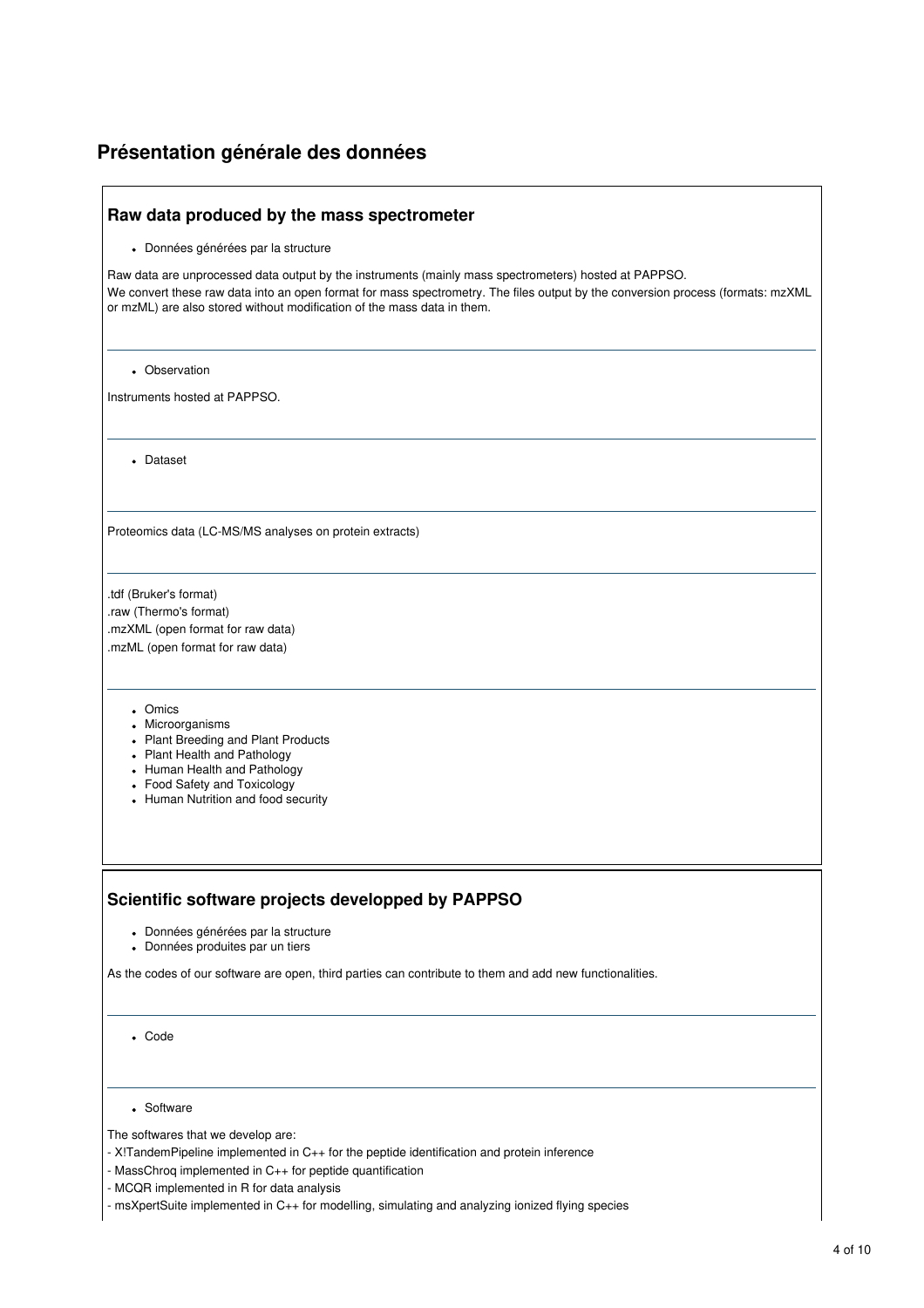| programming language (C++, Python, R, perl, Java, Javascript, PHP) |  |
|--------------------------------------------------------------------|--|
|                                                                    |  |
| text files                                                         |  |
|                                                                    |  |
| • Omics                                                            |  |
|                                                                    |  |
|                                                                    |  |

# **Droits de propriété intellectuelle**

### **Raw data produced by the mass spectrometer**

The users and their respective institutions are the owners of the produced data.

### **Scientific software projects developped by PAPPSO**

The institutions that paid for the development of the code have the intellectual property rights (mainly INRAE and CNRS).

# **Confidentialité**

#### **Raw data produced by the mass spectrometer**

PAPPSO guarantees the confidentiality of all the datasets produced, as described in its [charter](http://pappso.inrae.fr/en/charte/). The decision of data publication is taken with the users.

Access to the instruments is regulated and monitored. The data are directly transmitted to the storage cluster through a secure shell (ssh) link. The server is protected by a firewall filtering connections by IP number ranges and accessible only by encrypted ssh key to the PAPPSO agents. Even if the desktop and laptop computers of the PAPPSO agents are encrypted (following the recommendations of the CNRS under the responsibility of the CSSI), it is not allowed to copy data elsewhere than on the cluster. All PAPPSO agents sign a charter for the use of computer resources specifying the confidentiality of all data produced. In the event of an incident, the data is recovered from the PAPPSO backup servers or from the regularly archived LTO tapes.

### **Scientific software projects developped by PAPPSO**

The codes of our softwares are not confidential, but the master branches of their repositories are restricted for some actions.

The code of our software are versioned on the GitLab forge hosted by INRAE's MATHNUM department forgemia. We use the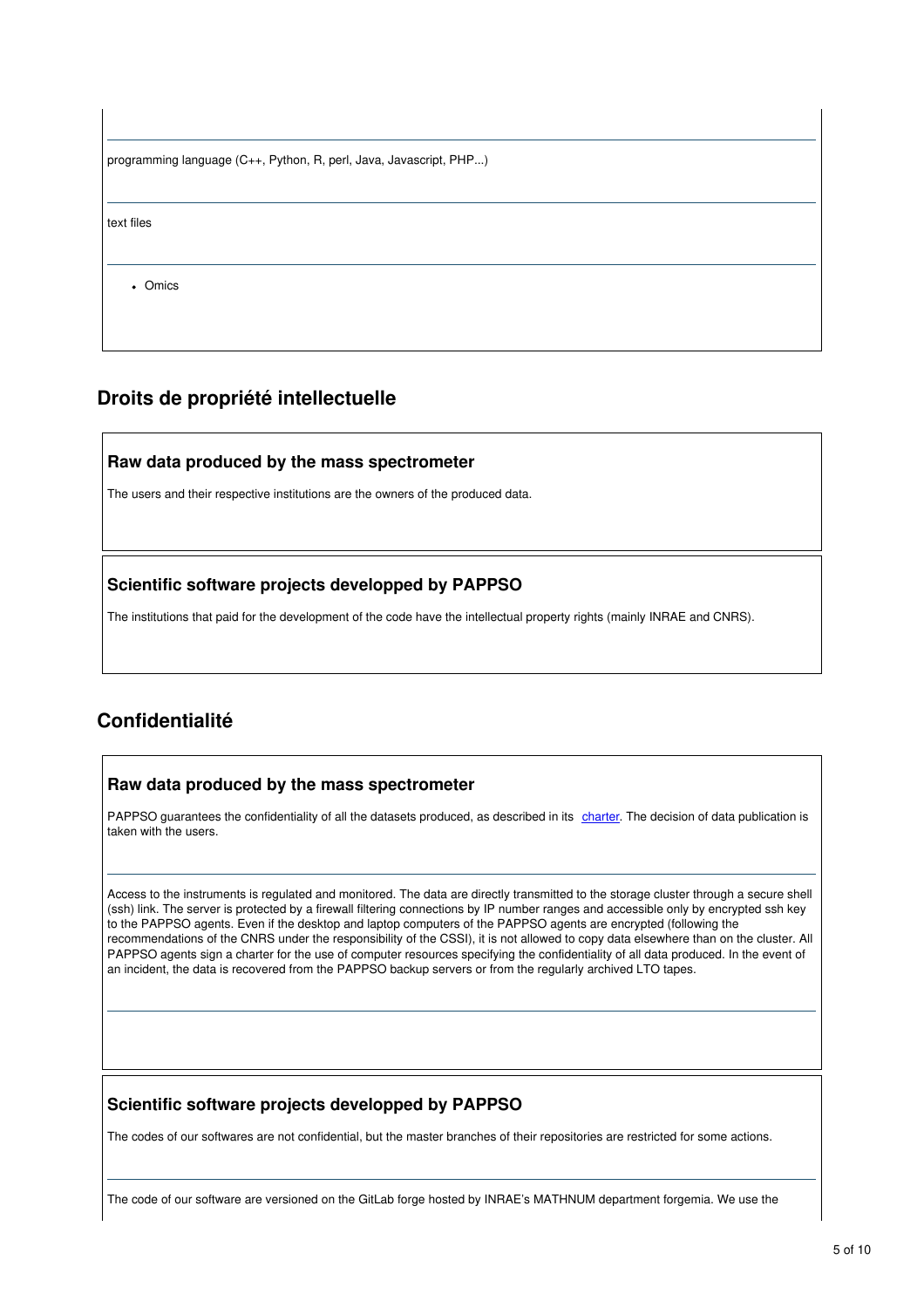application's functionalities to manage the repositories access and grants.

Not relevant

# **Partage des données**

| Raw data produced by the mass spectrometer                                                                                                                                                                                                                                                                                                                                                                     |
|----------------------------------------------------------------------------------------------------------------------------------------------------------------------------------------------------------------------------------------------------------------------------------------------------------------------------------------------------------------------------------------------------------------|
| The user is committed to publicly open the data. An embargo period can be defined with respect to the<br>scientific community usage. The decision of data publication is taken with the user.                                                                                                                                                                                                                  |
| • Re-use for new research purposes<br>• Re-use to apply different methods of analysis<br>Support for public policy, expertise<br>Trainings                                                                                                                                                                                                                                                                     |
| - Bruker data (directory-based raw data format): readable by DataAnalysis software (Bruker) or free and open source PAPPPSO's<br>implementation (PAPPSOms++ library);<br>- Thermo Fisher Scientific raw data: readable by Qual Browser (Thermo) or Free Style (Thermo);<br>- mzXML or mzML: readable by the mineXpert2, mzMine2 free and open source software or any other proteomics open source<br>software. |
| The data will be deposited in the reference repositories like <b>MASSIVE</b> or PRIDE, on the Data INRAE portal.                                                                                                                                                                                                                                                                                               |
| • Autre<br>Public data are shared with anyone (open access)<br>• Private data are shared with identified users (academic and/or private partners)                                                                                                                                                                                                                                                              |
| • Autre (à préciser dans la zone d'Informations supplémentaires                                                                                                                                                                                                                                                                                                                                                |
| A DOI will be automatically associated to the data deposited on reference repositories like MASSIVE or PRIDE. Otherwise, we<br>encourage the users to associate a DOI to the dataset with INRAE's open data repository service. It allows to discuss the license<br>associated to the data. By default, public data are under the CC-BY V4.0 license. We can provide support if needed.                        |
| Scientific software projects developped by PAPPSO                                                                                                                                                                                                                                                                                                                                                              |
| All our software are licensed under the GNU GPL v3. Any modification is allowed as long as the modified code is available under the<br>same conditions.                                                                                                                                                                                                                                                        |
| af ovieting functionalitio                                                                                                                                                                                                                                                                                                                                                                                     |

- Improvement of existing functionalities
- Addition of new functionalities to answer new needs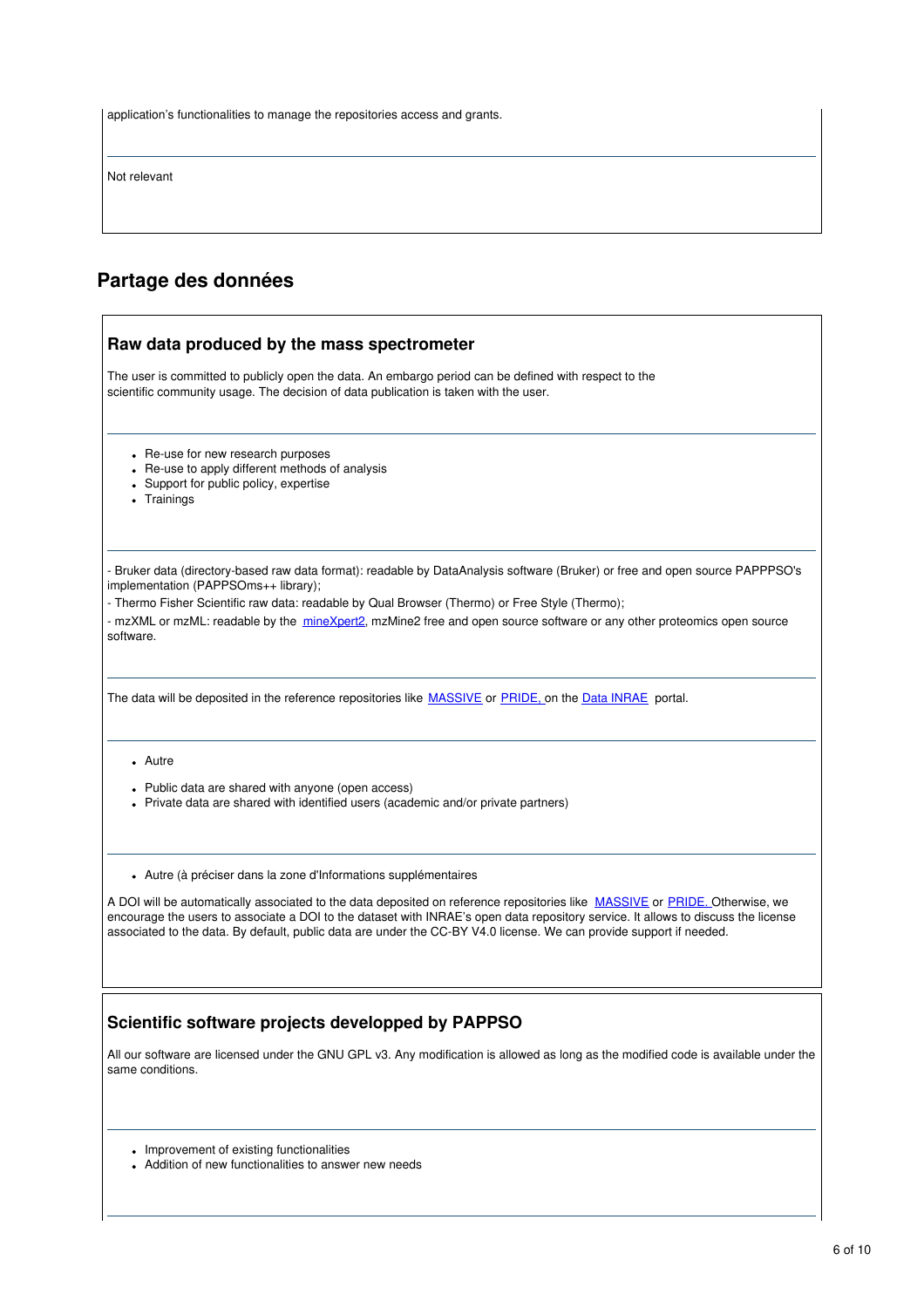| Any software produced by PAPPSO only requires publicly available standard compilers, runtimes, operating systems to run.         |
|----------------------------------------------------------------------------------------------------------------------------------|
| All our softwares are versioned on private repositories of the GitLab forge forgemia and are available publicly or upon request. |
| Tous (open acces)<br>$\bullet$                                                                                                   |
| • Autre (à préciser dans la zone d'Informations supplémentaires                                                                  |
| All our sofwares are under the GNU General Public Licence version 3.                                                             |

# **Organisation et documentation des données**

#### **Raw data produced by the mass spectrometer**

Raw data are acquired by liquid chromatography coupled to tandem mass spectrometry (LC-MS/MS). If necessary, they may be converted to the mzXML/mzML formats by using the msConvert software. They can be visualized and explored by using [mineXpert2](http://pappso.inrae.fr/bioinfo/minexpert2/). Raw data can be processed by using XITandemPipeline for peptide identification, protein inference and protein quantification based on spectral counts. When processed by using [MassChroQ](http://pappso.inrae.fr/bioinfo/masschroq/), together with identification results, they allow to produce peptide quantification results. Finally, quantification results can be analysed and interpreted by using MCQR. A schematic overview of the data processing is available [here](http://pappso.inrae.fr/bioinfo/).

The raw data produced by the mass spectrometers (proprietary format) are archived on LTO8 tape in two copies, one stored on the Jouy site, the other on the Moulon site. The files transformed to open formats (mzXML or mzML) as well as all subsequent analysis data are stored on a distributed, fault-tolerant and resilient file system (ceph) (erasure code). To prevent manipulation errors, the data is archived with BURP software in multiple copies every day on dedicated servers (RAID5), guaranteeing a storage time of one month. The PAPPSO storage system is hosted in our secure computer room at IDEEV (controlled access, air conditioning, fire protection system). At the end of the analyses, the data stored on the cluster are archived on LTO8 tapes in 2 copies (one in Jouy, the other in IDEEV). The content of the tapes is referenced and the tapes are labelled.

| annotation)                                                                 | vocabularies                                                                        | update (if applicable)<br>(e.g. change in accessibility)   |
|-----------------------------------------------------------------------------|-------------------------------------------------------------------------------------|------------------------------------------------------------|
| manual input                                                                | text tabulated file<br>format                                                       |                                                            |
| automatic annotation from genome sequence or<br>RNAseg information          | <b>FASTA</b> files                                                                  | I atest available version at the<br>moment of the analysis |
| manual input                                                                | Minimal<br>Informations<br>About<br>Plant<br>Phenotyping<br>Experiments<br>(MIAPPE) |                                                            |
| automatic or manual annotations from trEMBL,<br>SwissProt, mapMan, KEGG, GO | GO, KEGG<br>annotations                                                             | Latest available version at the<br>moment of the analysis  |
|                                                                             |                                                                                     | (e.g. manual input, automatic                              |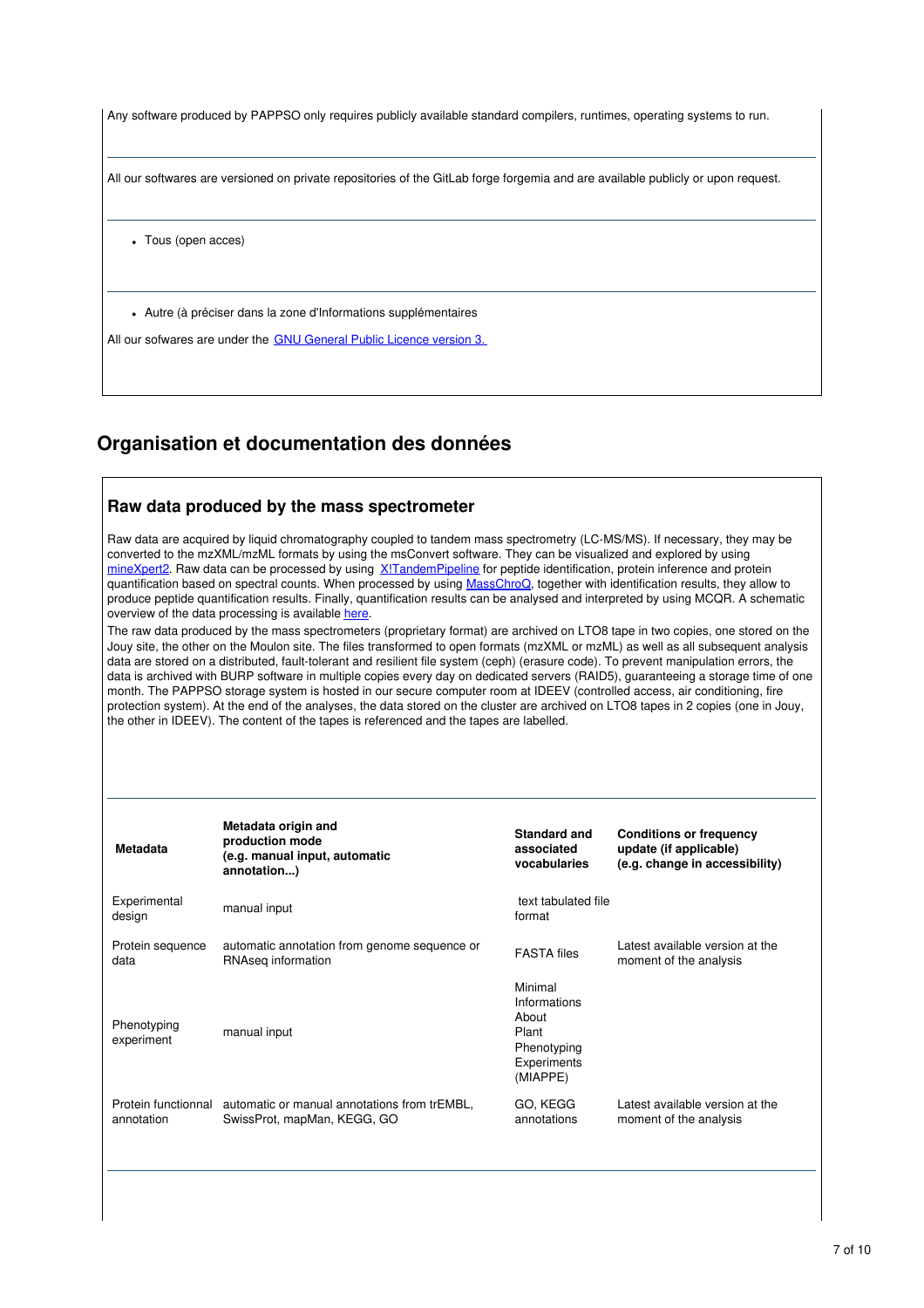| Metadata                       | <b>Documentation</b>                                                            |
|--------------------------------|---------------------------------------------------------------------------------|
| Experimental design            | self explanatory (biological or technical repetitions, experimental conditions) |
| Protein sequence data          | Publicly available databases                                                    |
| Phenotyping experiment         | Publicly available biological ontologies                                        |
| Protein functionnal annotation | Publicly available ontologies                                                   |

By essence, the raw data files need no version control system, because these files are only stored and never modified. Raw data files are stored on our file system using a naming convention (by site, instrument, date, experiment). This complete path is conserved from the initial acquisition to the final archive location. The intermediate files (xpip files, for example) are so-called "generated" data files, which means that they can be regenerated using the same raw data set and the same software program. We do store these intermediate files along with the raw data files. Generated files contains the name and version of software used to process data.

The quality of the proteomics data is controlled at several stages: a visual control of the chromatograms as well as numerical indicators (number of identified peptides and proteins, percentage of assigned spectra) allow to ensure that the data were correctly acquired by the mass spectrometer. In addition, graphical representations such as distribution density, boxplot or PCA are used to check the alignment of retention times, the dispersion and distribution of data in each sample, the variability between samples.

### **Scientific software projects developped by PAPPSO**

Standard text editor to produce programming language code.

Our source code is documented using standards : Doxygen for C++, R documentation...

Not relevant

Version control is provided by git. We use general naming convention for R code as well as the directory name scheme. We use the debian package policy for other sofware : each file is described and stored in standard places.

Our development process is test driven. Our debian packages can only be released if tests are successful. We also use test datasets and controls are made for each software version to guarantee reliability.

### **Stockage et sécurité des données**

#### **Raw data produced by the mass spectrometer**

\* Raw data are acquired on dedicated work stations using conventional hard disks (RAID) into data files.

\* Raw data files are transfered using ssh encrypted connection to the servers in IDEEV computer room. File storage is distributed on a ceph cluster (distributed file system). Ceph guarantees reliability using erasure code (protection against hardware failures) and performance.

\* Raw data files are converted into Open data formats (mzML, mzXML) on the data storage system.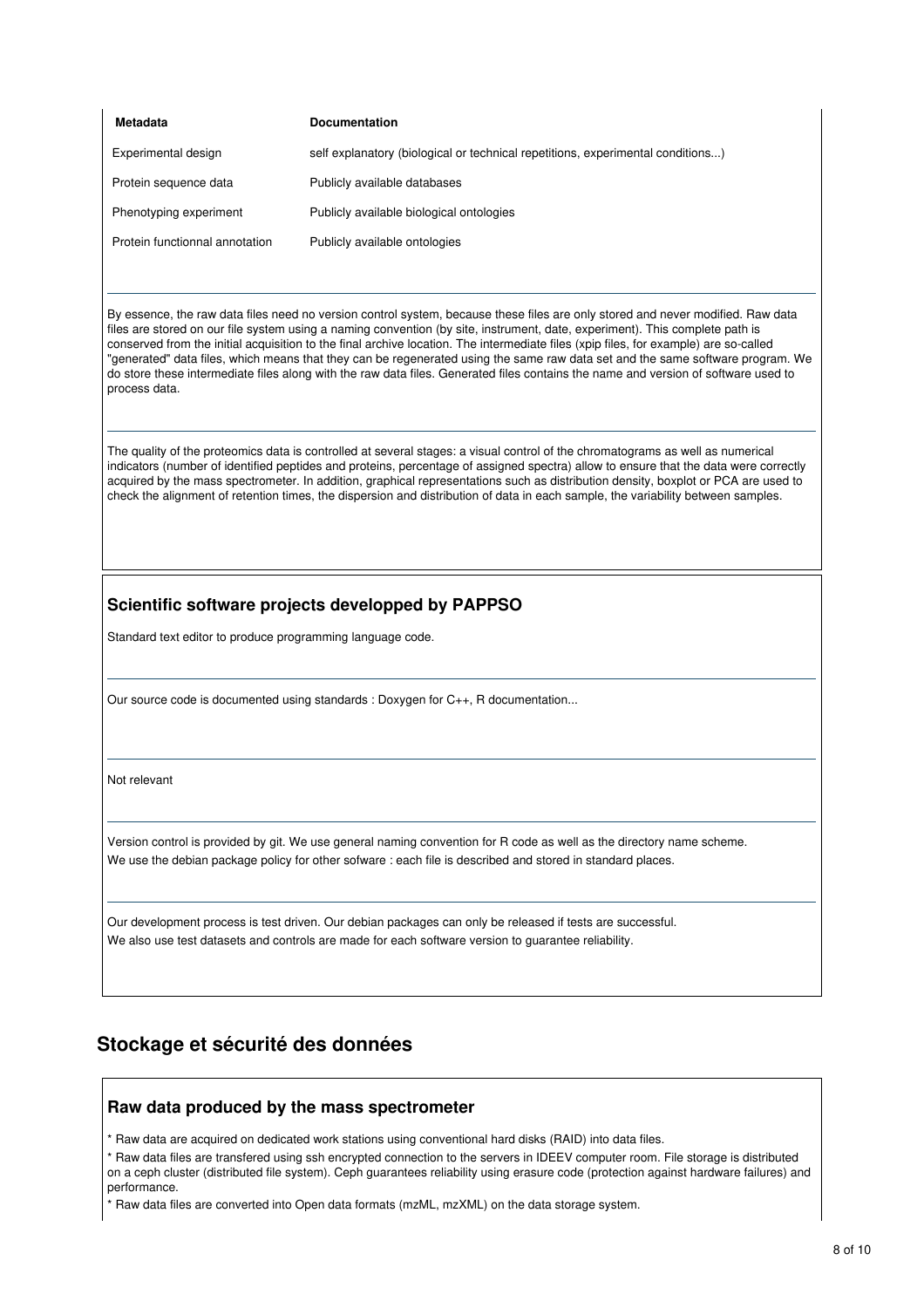\* So called "generated files", processed data from raw data files are also produced and stored on the ceph data storage system.

- \* To ensure data safety, data files backups are made every day through dedicated RAID file servers.
- \* Finally, raw data files and generated files are archived in the long term onto LTO8 tapes

In 2022, annual data production is 20Tb. Previsional production for 2024 is 30Tb.

Charte des [infrastructures](https://www.inrae.fr/sites/default/files/charte_ir.pdf) de recherche à l'Inra

As already discussed, all data produced by PAPPSO are confidential, only available to PAPPSO members. Upon demand from data owners, raw data or generated files are sent directly or uploaded to a data repository for Open Access purpose or confidential access if needed.

PAPPSO is certified ISO 9001. Our production processes are traced in our Quality Management System.

#### **Scientific software projects developped by PAPPSO**

Git repositories are used on local file systems and then pushed to the central git repository in ForgeMIA gitlab.

500Mb maximum per year.

Question sans réponse.

Source code are available publicly under the terms of the GPLv3. Access is granted by the ForgeMIA Gitlab repository.

git system and debian quality assurance team.

### **Archivage et conservation des données**

### **Raw data produced by the mass spectrometer**

All the elaborated and derived data are preserved in the long term as well as the useful raw data (for a later re-exploitation). Only temporary files needed to generate elaborated data can be destroyed.

The data stored are archived on LTO8 tapes in 2 copies (one in Jouy, the other in Le Moulon). The content of the tapes is referenced and the tapes are labelled.

At least 2 years.